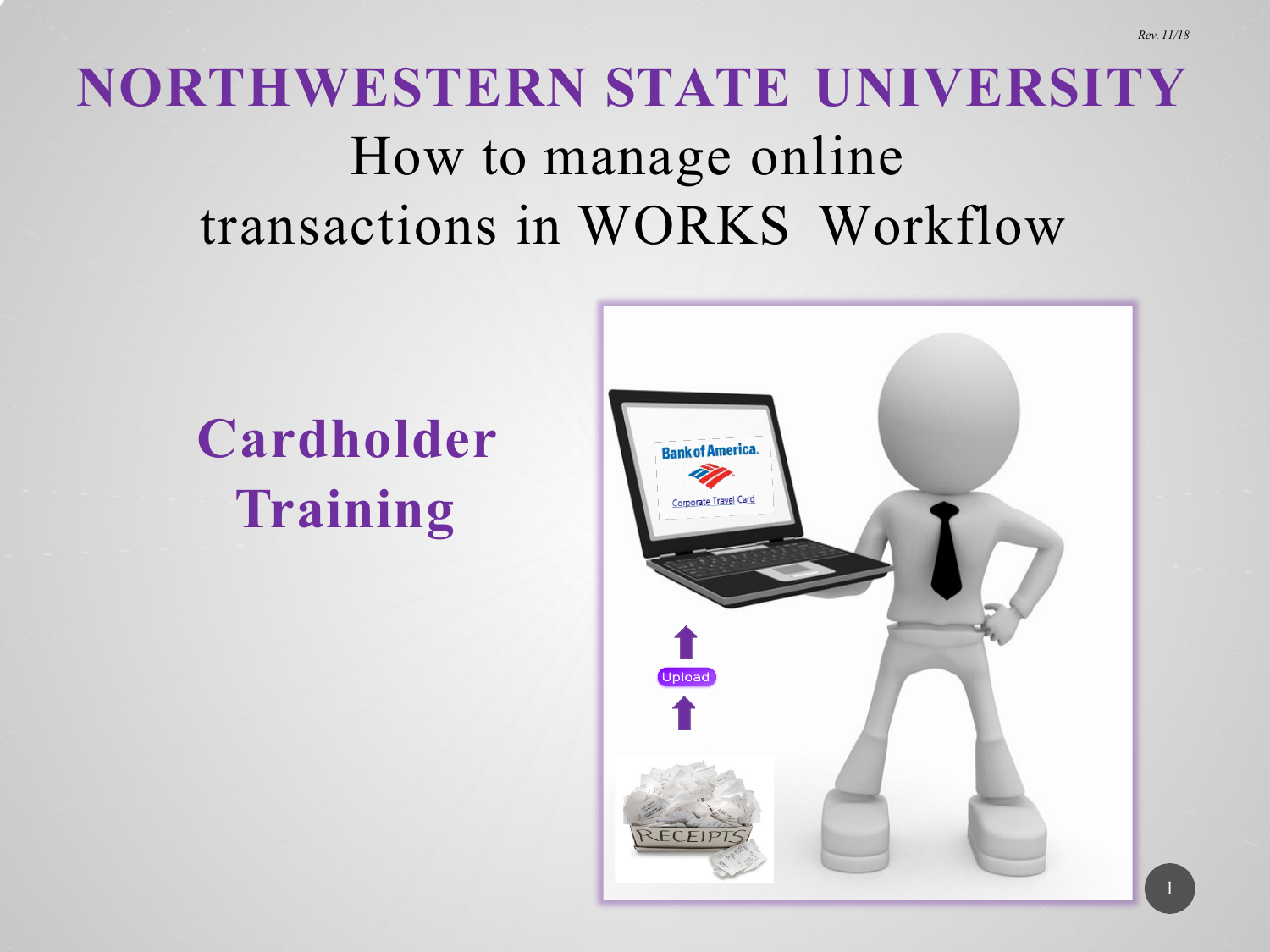### QUICK STEPS

- **1. Log In** using your full NSU email address as your username
- 2. From the Home Screen in the Action Items box click "**pending** "
- 3. Select the **TXN #**
- 4. Click **"Manage Receipt"**
	- ( if you upload the receipt without attaching it to the transaction, you will need to attach it from stored receipts)
- 5. Add Comment
- 6. Select the **TXN # Again**
- 7. Click **Sign Off from TXN Drop Down Menu**

**The transaction will disappear from your queue once you complete the transaction sign off.**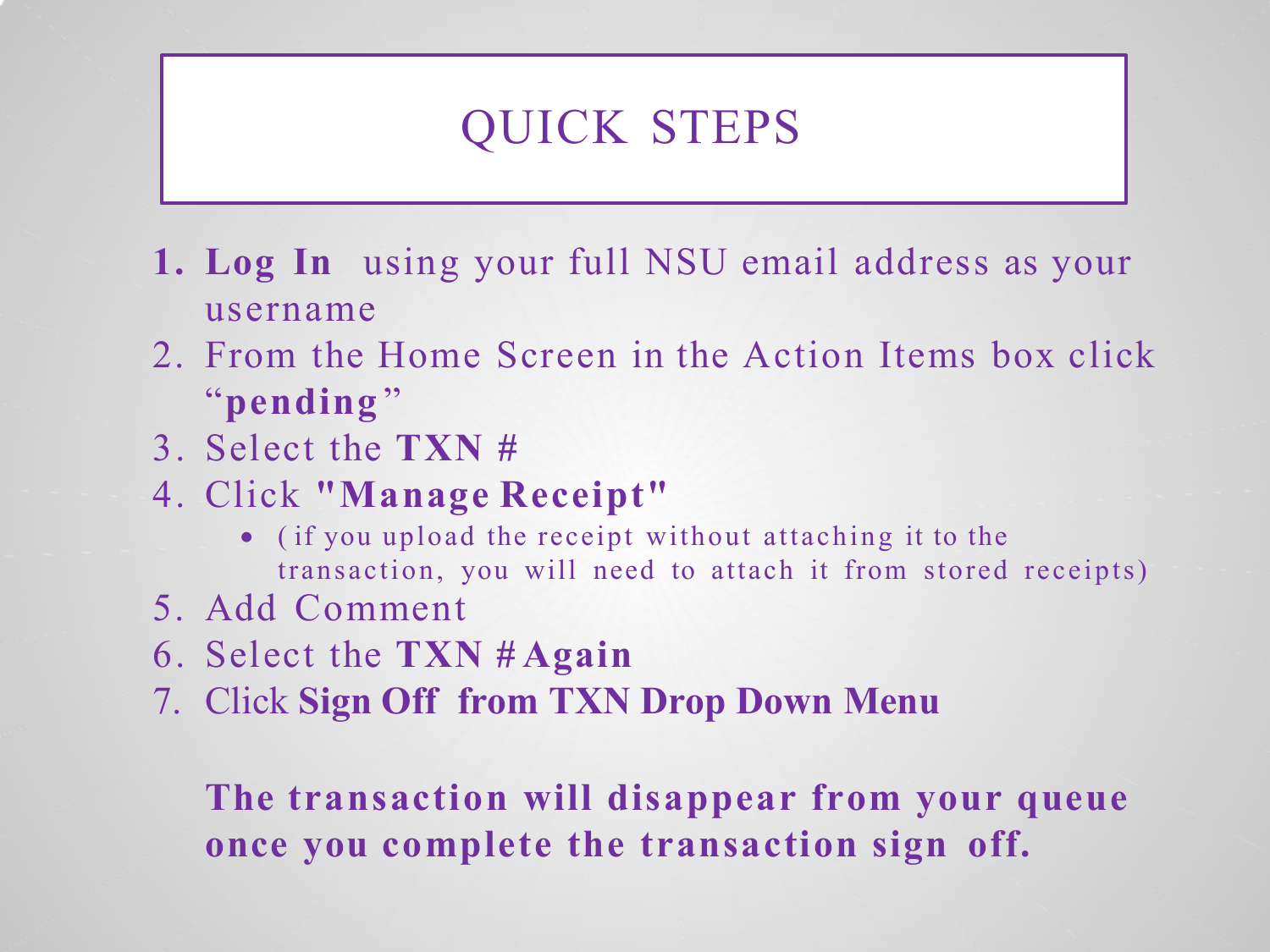### UPLOADING RECEIPTS AND OTHER RELEVANT DOCUMENTATION



IMPORTANT: Review your receipts and documents prior to uploading and submitting to WORKS. Make sure all receipts are valid itemized receipts and all supporting documents have detailed information.Failure to provide acceptable uploaded documents may cause your transaction to be held in pending status in the Approver's que.

- After you make your charges All receipts must be uploaded to your computer before submittingto WORKS.
- Options when uploading receipts to the computer (*i.e.* scanner, cell phonepicture)
- For items such as registrations where the vendor does not normally generate a receipt, a copy ofthe ordering document may be used.
- Receipts and attachments must meet the following requirements:
	- WORKS supports the following formats and must be 1MB or less:
		- .pdf, .png, .jpg, .gif, .jpeg
	- Be legible (i.e. not too dark, not too light)
	- Contain copies of <u>all</u> pages of receipt or other documents.
	- Must be an itemized receipt, not generic
- Lost Receipts Complete the NSU T-Card Missing Receipt Certification Form and upload as avalid receipt. Per State Travel Office, only two (2) Missing Receipt documents are allowed peryear.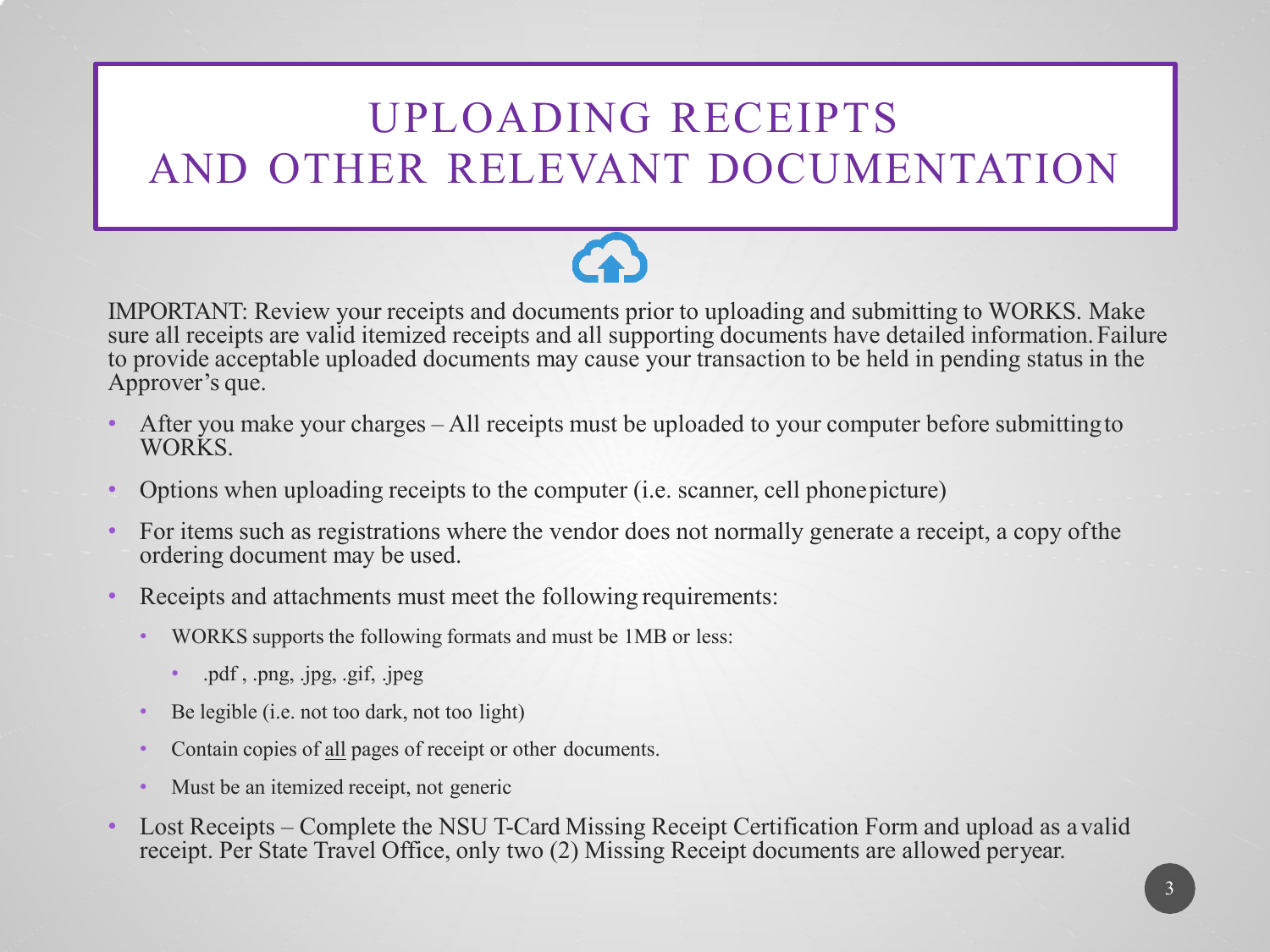## LOG ON INSTRUCTIONS

- Go to the following web address: [http://www.bankofamerica.com/work](http://www.bankofamerica.com/worksonline)  sonline
- Bookmark the login screen once it appears on your desktop, for ease of access in the future.
	- Note: Do not save the link from the Welcome Email received from Bank of AmericaWorks
- Bank of America Works link will be posted on the Business AffairsTravel webpage.
- As of July 2021, your password will expire every 90 days.

| <b>Login to Works</b> |                                                                              |
|-----------------------|------------------------------------------------------------------------------|
| Email:                |                                                                              |
| Login Name:           |                                                                              |
| Password:             |                                                                              |
|                       | Login                                                                        |
|                       | Forgot your password?                                                        |
|                       | Need more help? Please contact your<br>Program Administrator for assistance. |
|                       |                                                                              |

- Email address enter your NSUemail address.
- Login Name your Login Name is your NSU email address.
- Password enter your Bank of America password, which was created from the Welcome email during setup.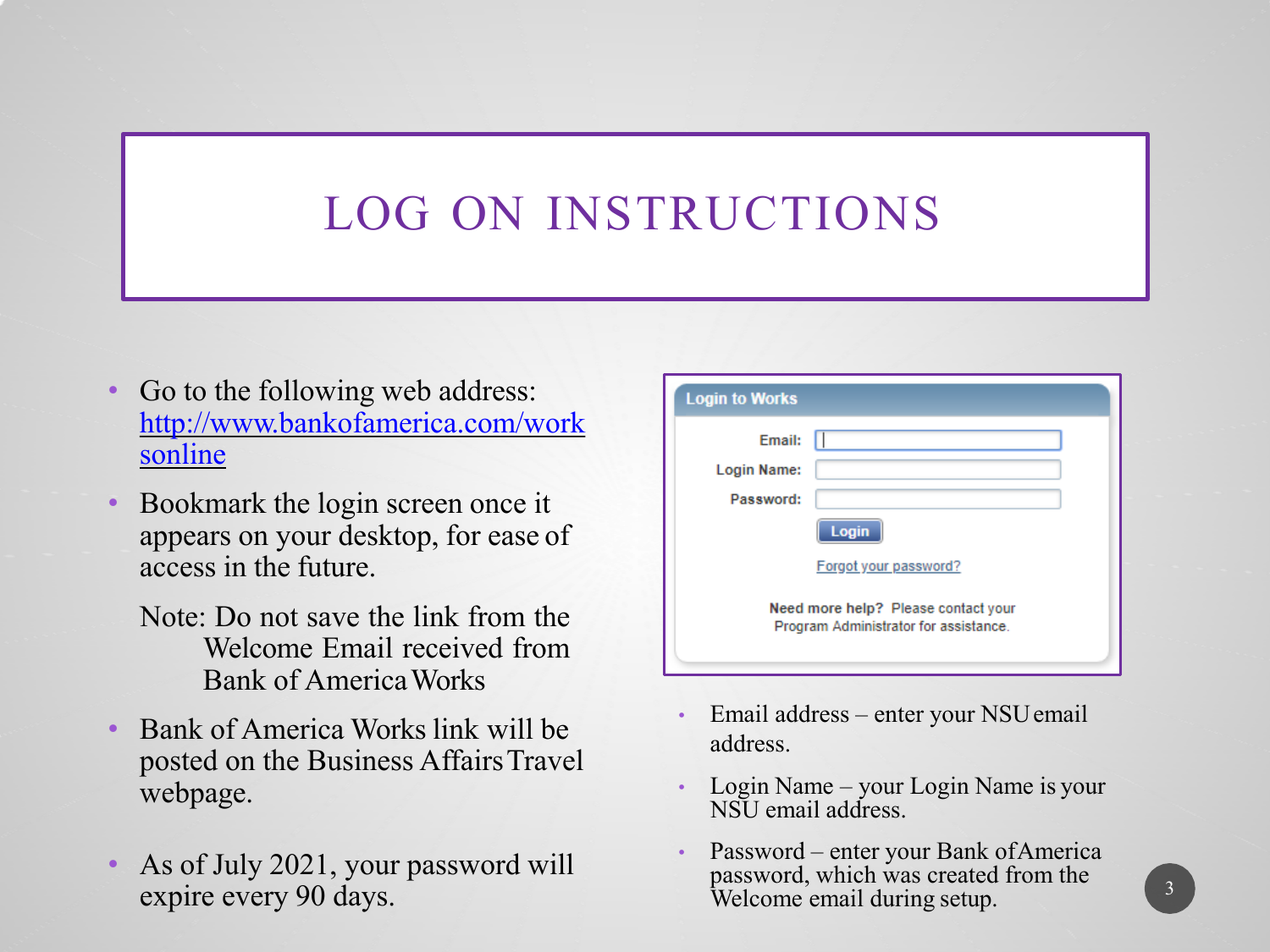## PASSWORD MAINTENANCE

### As of July 2021, your password will expire every 90 days.

- Go to the following web address: <http://www.bankofamerica.com/worksonline>
- Organization Ensure that LANORTHWESTERN STATE UNIV TRAVEL is listed.
- Email address enter your NSU email address.
- Login Name your Login Name is your **FULL** NSU email address.
- Password If you have forgotten your password, please select "Forgot your password?" in blue below the "Login" button.

| <b>Login to Works</b>                                                        |                                     |  |  |  |  |
|------------------------------------------------------------------------------|-------------------------------------|--|--|--|--|
| Email:                                                                       |                                     |  |  |  |  |
| Login Name:                                                                  |                                     |  |  |  |  |
| Password:                                                                    |                                     |  |  |  |  |
|                                                                              | Login                               |  |  |  |  |
|                                                                              | Forgot your password?               |  |  |  |  |
| Need more help? Please contact your<br>Program Administrator for assistance. |                                     |  |  |  |  |
|                                                                              |                                     |  |  |  |  |
| <b>Login to Works</b>                                                        |                                     |  |  |  |  |
| Organization:                                                                | LA NORTHWESTERN STATE UNIV TRAVEL 5 |  |  |  |  |
| <b>Login Name:</b>                                                           | breedlovej@nsula.edu                |  |  |  |  |
| Password:                                                                    |                                     |  |  |  |  |
|                                                                              | Login                               |  |  |  |  |
|                                                                              | Forgot your password?               |  |  |  |  |
| Need more help? Please contact your<br>Program Administrator for assistance. |                                     |  |  |  |  |
|                                                                              |                                     |  |  |  |  |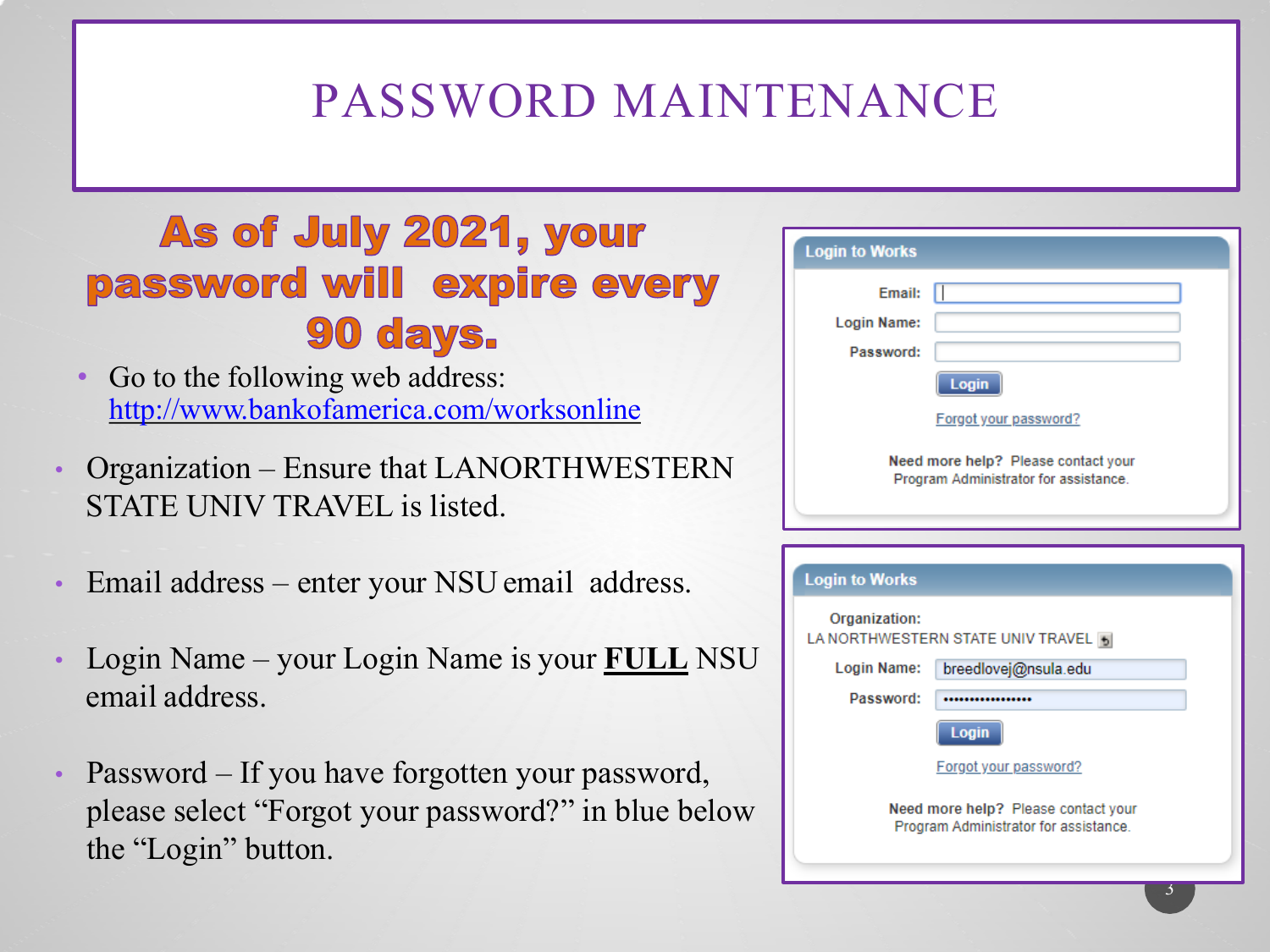### ATTACHING RECEIPTS DIRECTLY TO TRANSACTION

Cardholder will attach the receipt and any other relevant documentation to the applicable single transaction and not one upload for multiple transactions.

Allowable State Liability Travel Card Transactions:

- Group Travel
- Airfare
- Registration for Conference/Workshop
- Hotel/Lodging
	- Parking ONLY with hotel stay and combined on the invoice.
	- Internet Services ONLY with hotel stay and combined on the invoice.
- Rental Car
	- Gasoline for Rental Car ONLY– Not Personal Car.
- Tolls in conjunction with the contracted vehicle rental.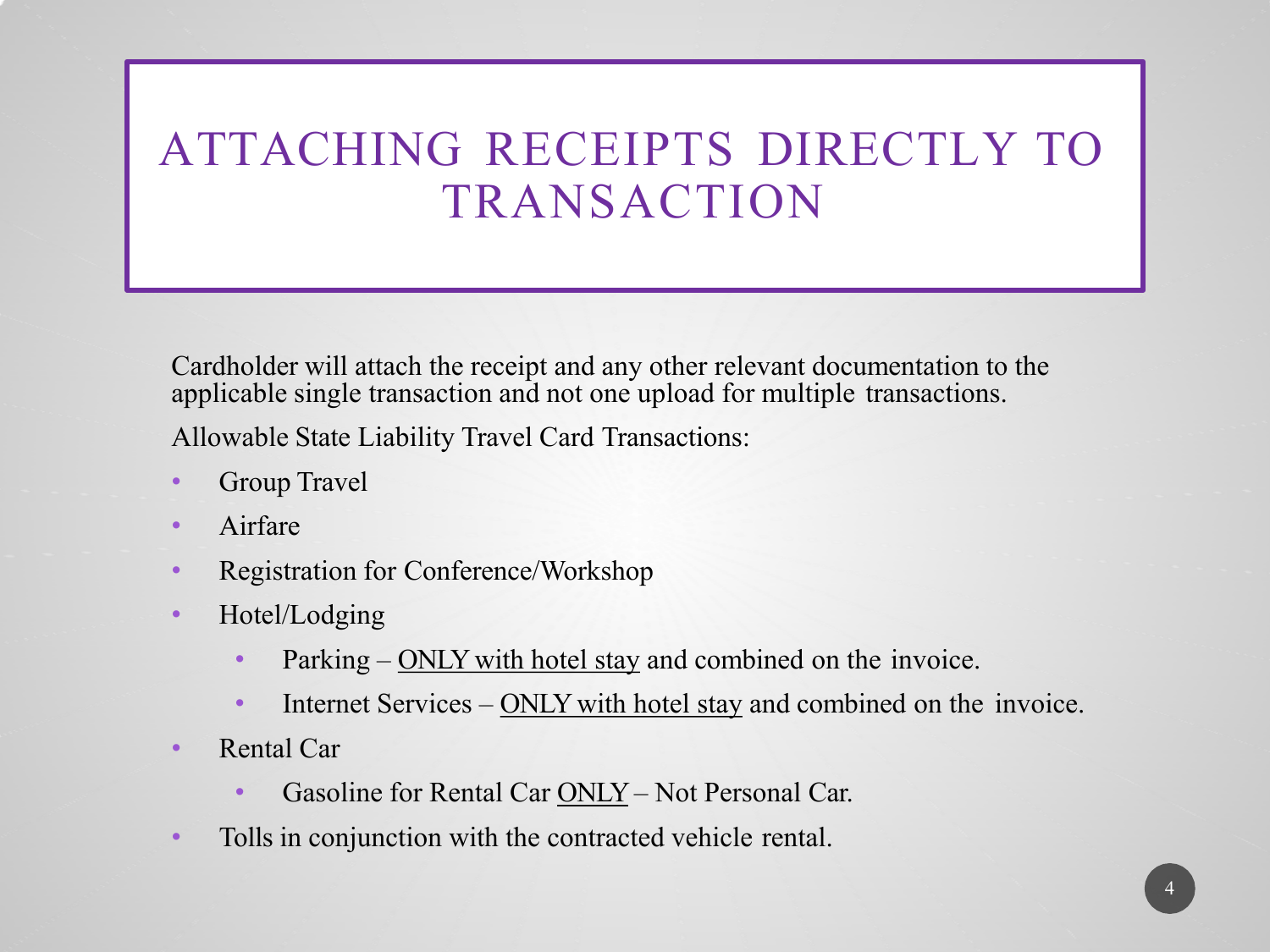| <b>Transactions - Accountholder</b>                |                |                          |                          |                              |                 |      |                   |                  |                   |      |     |                                |
|----------------------------------------------------|----------------|--------------------------|--------------------------|------------------------------|-----------------|------|-------------------|------------------|-------------------|------|-----|--------------------------------|
|                                                    | ⋗⋗             |                          |                          | <b>Pending Sign Off</b>      |                 |      | <b>Signed Off</b> | Flagged          |                   | All  |     |                                |
| F                                                  |                |                          |                          |                              | <b>Document</b> |      |                   |                  | <b>Account ID</b> |      |     | <b>Uploaded</b><br>Receipt     |
| $\overline{\phantom{a}}$                           |                | $\mathbf{H}$             |                          | TXN00004337                  |                 |      |                   | 6957             |                   |      | Yes |                                |
| $\overline{\phantom{a}}$                           |                | $\mathbb H$              |                          | <b>TXN00001239</b>           |                 |      |                   | 6957             |                   |      | No  |                                |
|                                                    |                | $\overline{H}$           |                          | <b>TXN00001240</b>           |                 |      |                   | 6957             |                   |      | No  |                                |
|                                                    |                | $\overline{+}$           |                          | TXN00001241                  |                 |      |                   | 6957             |                   |      | No  |                                |
|                                                    |                | $\mathbb{H}$             |                          | TXN00001242                  |                 |      |                   | 6957             |                   |      | No  |                                |
|                                                    |                | $\mathbf{H}$             |                          | TXN00001243                  |                 |      |                   | 6957             |                   |      | No  |                                |
|                                                    |                | $\overline{\phantom{a}}$ |                          |                              |                 |      |                   | ****             |                   |      | a i |                                |
|                                                    | $\boxplus$     |                          | TXN00001237              |                              |                 | 6957 |                   | Yes              |                   | none |     |                                |
|                                                    | $\boxplus$     |                          | TXN00001239              |                              |                 | 6957 |                   | No               |                   | none |     |                                |
|                                                    | 田              | (L                       | Allocate / Edit          |                              |                 |      |                   | No               |                   | none |     |                                |
|                                                    | $\overline{+}$ | Í                        | Sign Off                 |                              |                 |      |                   | No               |                   | none |     |                                |
|                                                    | $\boxplus$     | ದೆ                       | <b>View Full Details</b> |                              |                 |      |                   | No               |                   | none |     |                                |
|                                                    | $\overline{+}$ |                          |                          |                              |                 |      |                   | No               |                   | none |     |                                |
|                                                    | $\boxplus$     | Ţ                        | <b>Dispute</b>           |                              |                 |      |                   | No               |                   | none |     |                                |
| п                                                  | $\boxplus$     | s.                       | <b>Retry Automatch</b>   |                              |                 |      |                   | No               |                   | none |     |                                |
| п                                                  | 田              | 眇                        |                          | Add to Evening Report        |                 |      |                   | No               |                   | none |     |                                |
|                                                    | $\pm$          |                          |                          | Manage Receipts <sub>n</sub> |                 |      |                   | No               |                   | none |     |                                |
|                                                    |                | 0 Selected   18 items    |                          |                              |                 |      |                   |                  |                   |      |     |                                |
|                                                    |                |                          | 100131028441 - Receipts  |                              |                 |      |                   |                  |                   |      |     |                                |
|                                                    |                |                          | <b>Upload Date</b>       | <b>Receipt Date</b>          |                 |      |                   | <b>File Name</b> |                   |      |     |                                |
| No data available in tal                           |                |                          |                          |                              |                 |      |                   |                  |                   |      |     |                                |
|                                                    |                |                          | 0 Selected   0 items     |                              |                 |      |                   |                  | Show $\boxed{10}$ |      |     | $\boxed{\blacksquare}$ per pag |
| Add V<br>$\sqrt{2}$ View PDF<br>svome <sup>1</sup> |                |                          |                          |                              |                 |      |                   |                  |                   |      |     |                                |
|                                                    |                |                          |                          |                              |                 |      |                   |                  |                   |      |     |                                |

Click on **Document number** to bring up drop down box.

#### Click **Manage Receipts.**

Click **Add.**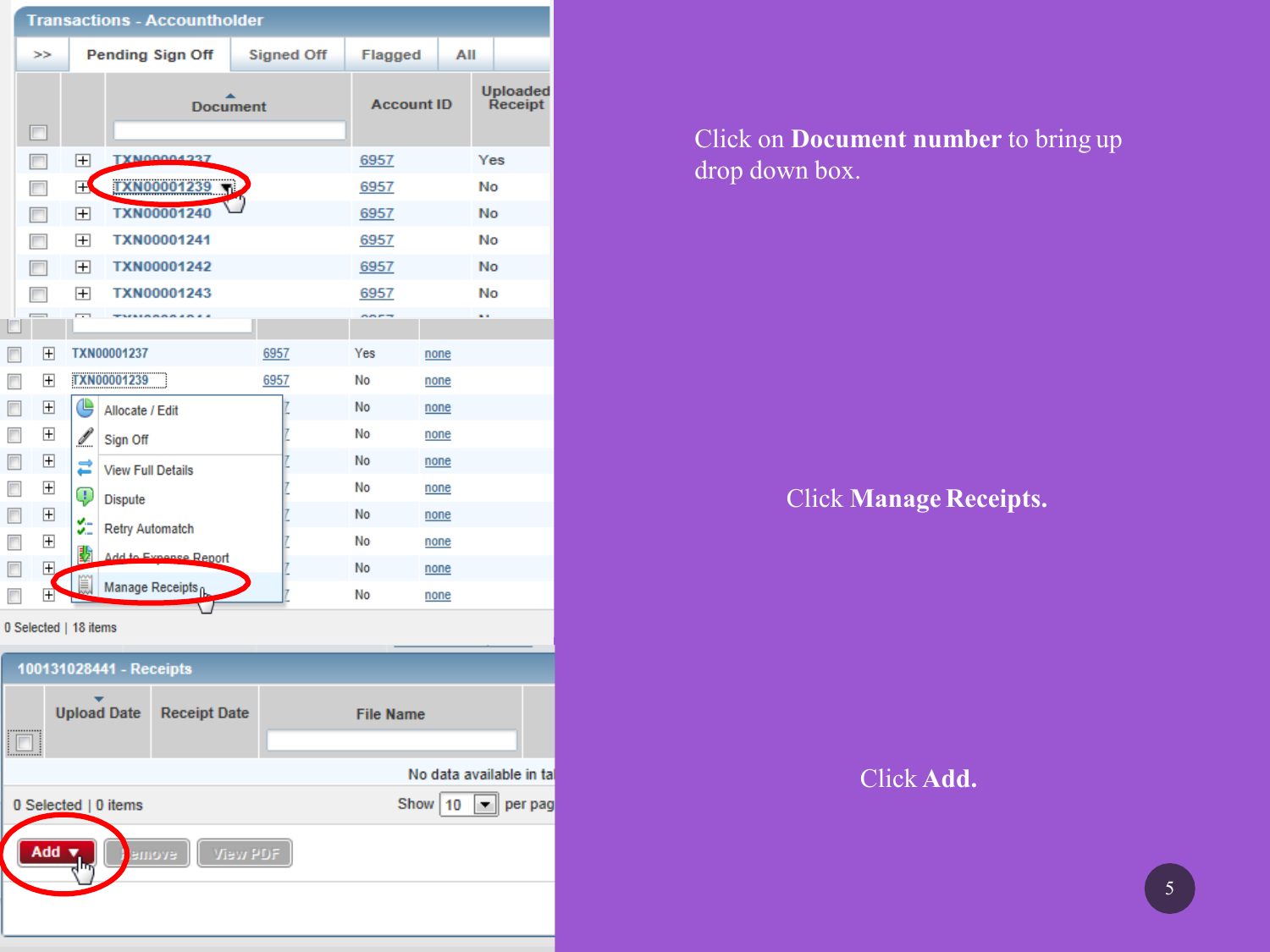#### Click **New Receipt.**

#### Click **Browse** to locate your copy of the receipt on your computer.

#### Locate the file and click **Open.**

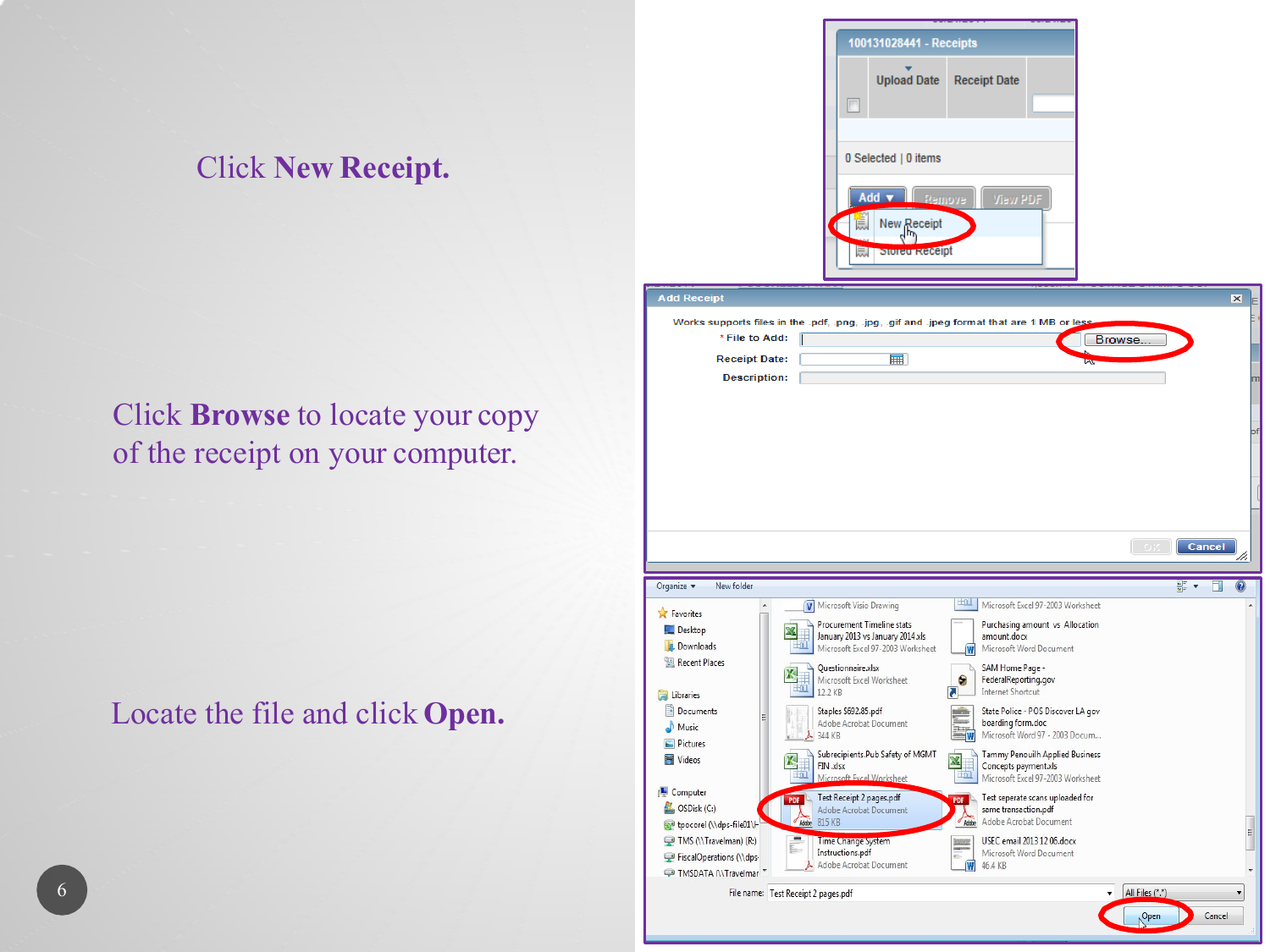#### File now appears in the **File to Add** box. **Add Receipt**  $\overline{\mathbf{x}}$ Works supports files in the .pdf, .png, .jpg, .gif and .jpeg format that are 1 MB or less. Enter the **Receipt Date** and **Description**. \*File to Add: C:\Users\tpocorel\Desktop\Test Receipt 2 page Browse... **Receipt Date:** 03/21/2014 ■ • Description must specify the purpose of travel. **Description:** Test Scan Examples: • Name of Conference • Recruiting • Routine (Student Observation, Travel Between Campuses, etc.) Click **OK**. Cancel OK

Verification is received the receipt has been added.

Click **Close**.

|                                                          | 100131028442 Peceipts<br>X     |                     |                             |                  |                                             |                                      |  |  |
|----------------------------------------------------------|--------------------------------|---------------------|-----------------------------|------------------|---------------------------------------------|--------------------------------------|--|--|
|                                                          | Added receipt.                 |                     |                             |                  |                                             | $\times$                             |  |  |
| $\Box$                                                   | v<br><b>Upload Date</b>        | <b>Receipt Date</b> | <b>File Name</b>            | <b>File Size</b> | <b>Description</b>                          | <b>Document ID</b>                   |  |  |
| $\overline{\sqrt{2}}$                                    | 03/25/2014                     | 03/21/2014          | <b>Test Receipt 2 pages</b> | 815.3 KB         | <b>Test Scan</b>                            | TXN00001240                          |  |  |
|                                                          | 1 Selected   1 item   815.3 KB |                     | Show 10<br>ыI               | per page         | $\left\Vert \triangleleft\right\Vert$ Page: | of $1 \triangleright \triangleright$ |  |  |
| Add v<br><b>View PDF</b><br>Remove<br>Close<br>W,<br>۸m, |                                |                     |                             |                  |                                             |                                      |  |  |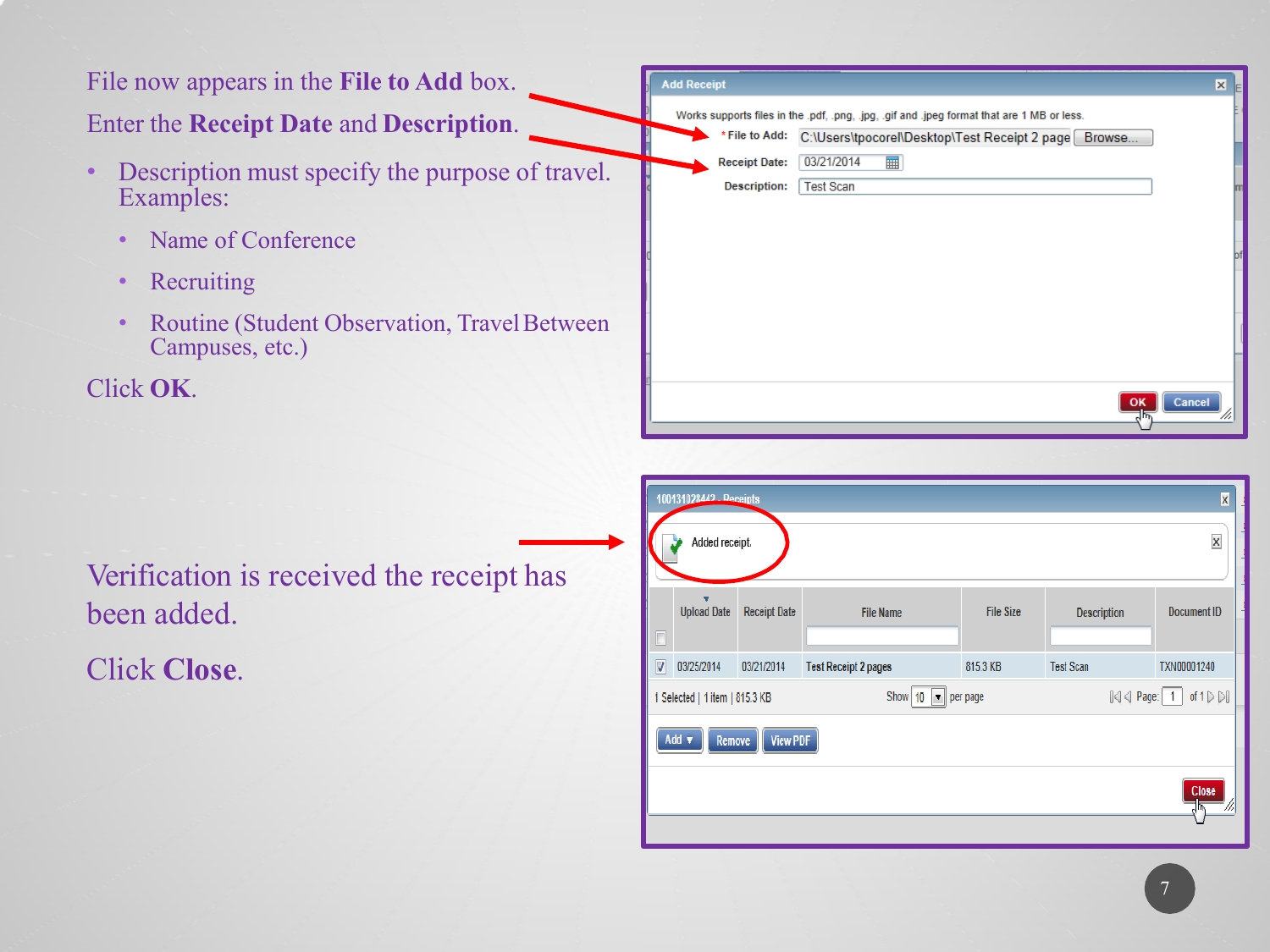|       | <b>Transactions - Accountholder</b> |                    |                   |                       |                            |                |  |
|-------|-------------------------------------|--------------------|-------------------|-----------------------|----------------------------|----------------|--|
| $>\,$ |                                     | Pending Sign Off   | <b>Signed Off</b> | Flagged               | AII,                       |                |  |
| П     |                                     | <b>Document</b>    |                   | Accoun <sup>1</sup> D | <b>Uploaded</b><br>Receipt | Sign Off       |  |
| г     | $\overline{\mathbf{H}}$             | <b>TXN00001237</b> |                   | 6957                  | Yes                        | e<br>nc        |  |
|       | 田                                   | TXN00001239        |                   | 6957                  | Yes                        | nor            |  |
| Г     | 田                                   | TXN00001240        |                   | 6957                  | Yes                        | non            |  |
|       | $\overline{+}$                      | <b>TXN00001241</b> |                   | 6957                  | No w                       | non            |  |
| г     | $\overline{+}$                      | <b>TXN00001242</b> |                   | 6957                  | No                         | non            |  |
|       | $\overline{+}$                      | TXN00001243        |                   | 6957                  | No                         | no<br>È        |  |
| Г     | $\overline{+}$                      | TXN00001244        |                   | 6957                  | No                         | Щ<br><b>le</b> |  |
|       | $\overline{+}$                      | TXN00001245        |                   | 6957                  | No                         | one            |  |
| г     | $\mathbb{H}$                        | <b>TXN00001246</b> |                   | 6957                  | No                         | none           |  |
|       | 田                                   | <b>TXN00001247</b> |                   | 6957                  | No                         | none           |  |
|       | 0 Selected   18 items               |                    |                   |                       |                            |                |  |



### Upload Receipt indicator automatically changes from No to Yes

When cardholder approves a transaction online, his signoff moves the transaction to the queue of their Approver for their electronic signature.

Sign off in WORKS **must** be completed by Cardholder and Approver no later than 5-7 days after any transaction hits your card. Failure to comply may result in card cancellation.

**DO NOT CLICK SIGN OFF IN THE TOP CORNER**. To "sign off" on your transaction you must select the TXN# and then "Sign Off" from the dropdown menu that appears.

**NOTE: The Cardholder's monthly credit limit will not refresh until both signoffs are completed.**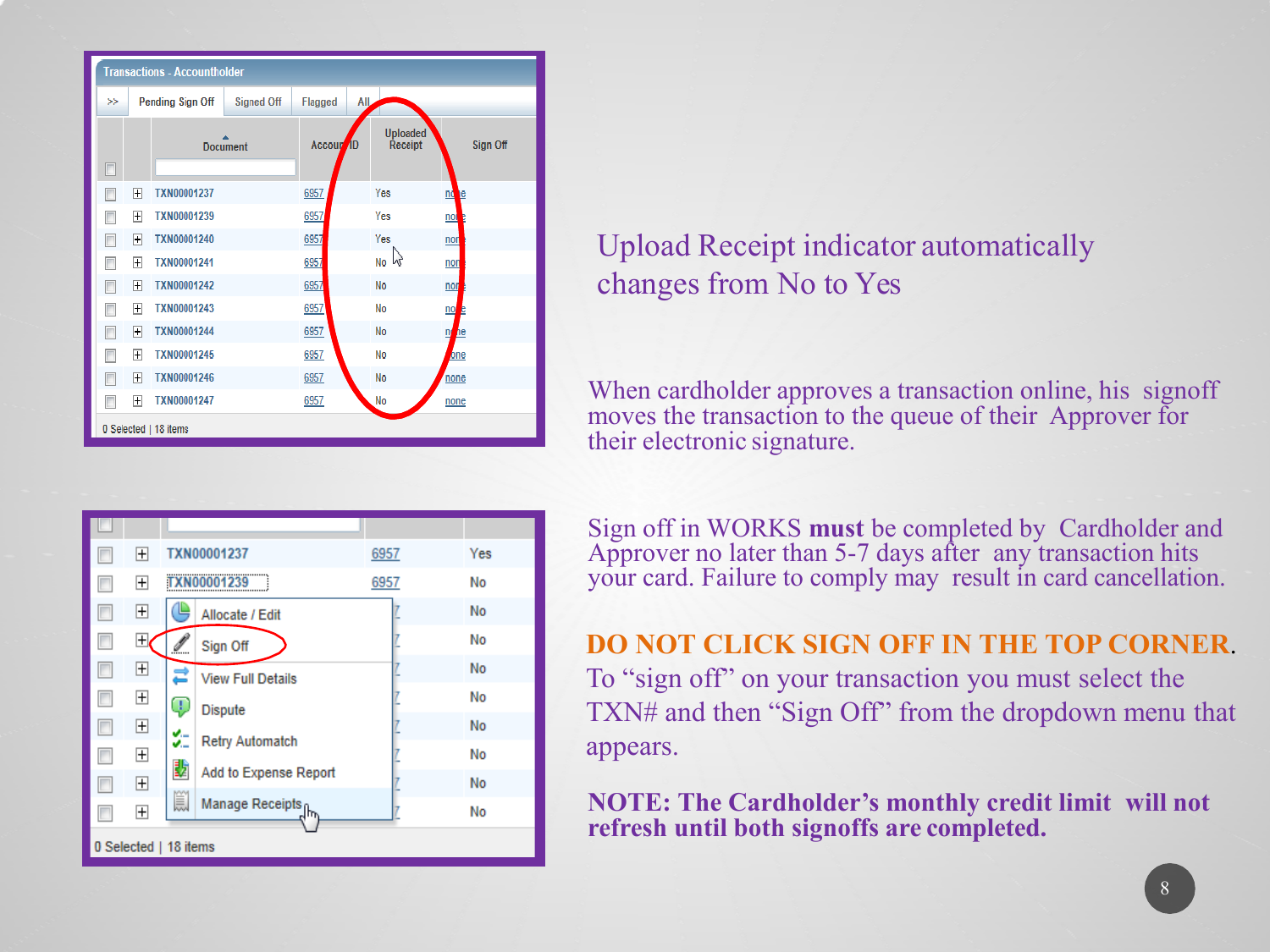### VIEWING/EDITING ATTACHED RECEIPTS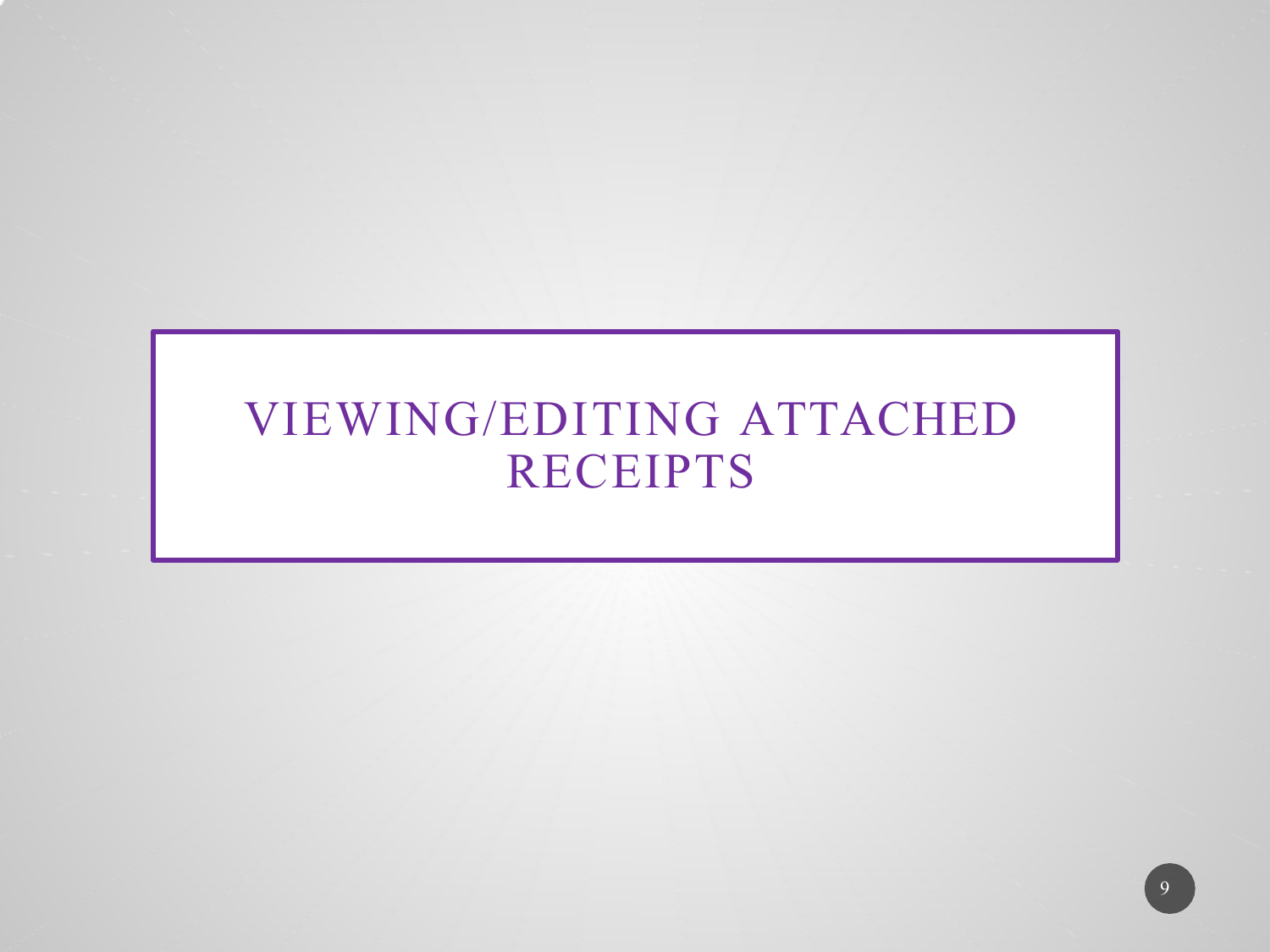### Click on Transaction and click **View Receipts**



#### Click **View PDF**.

| ,,,,,,,,,,,,           | <b>Upload Date</b>           | <b>Receipt Date</b> | <b>File Name</b>        | <b>File Size</b>                           | <b>Description</b>     | Document ID                                                                    |
|------------------------|------------------------------|---------------------|-------------------------|--------------------------------------------|------------------------|--------------------------------------------------------------------------------|
| <b>TELEVISION</b><br>V | 03/21/2014                   | 01/06/2014          | <b>Staples \$692.85</b> | 344.7 KB                                   | <b>Office Supplies</b> | TXN00001236                                                                    |
|                        | Selected   1 item   344.7 KB |                     |                         | Show   10 $\blacktriangleright$   per page |                        | $\left \triangleleft\right $ Page: 1<br>of $1 \triangleright \triangleright 1$ |

#### Click **Open** and the receipt appears in the scanned format.

| Do you want to open or save <b>viewReceipts.pdf</b> (340 KB) from <b>demo.works.com</b> ? | Open | ancel<br>J. |
|-------------------------------------------------------------------------------------------|------|-------------|